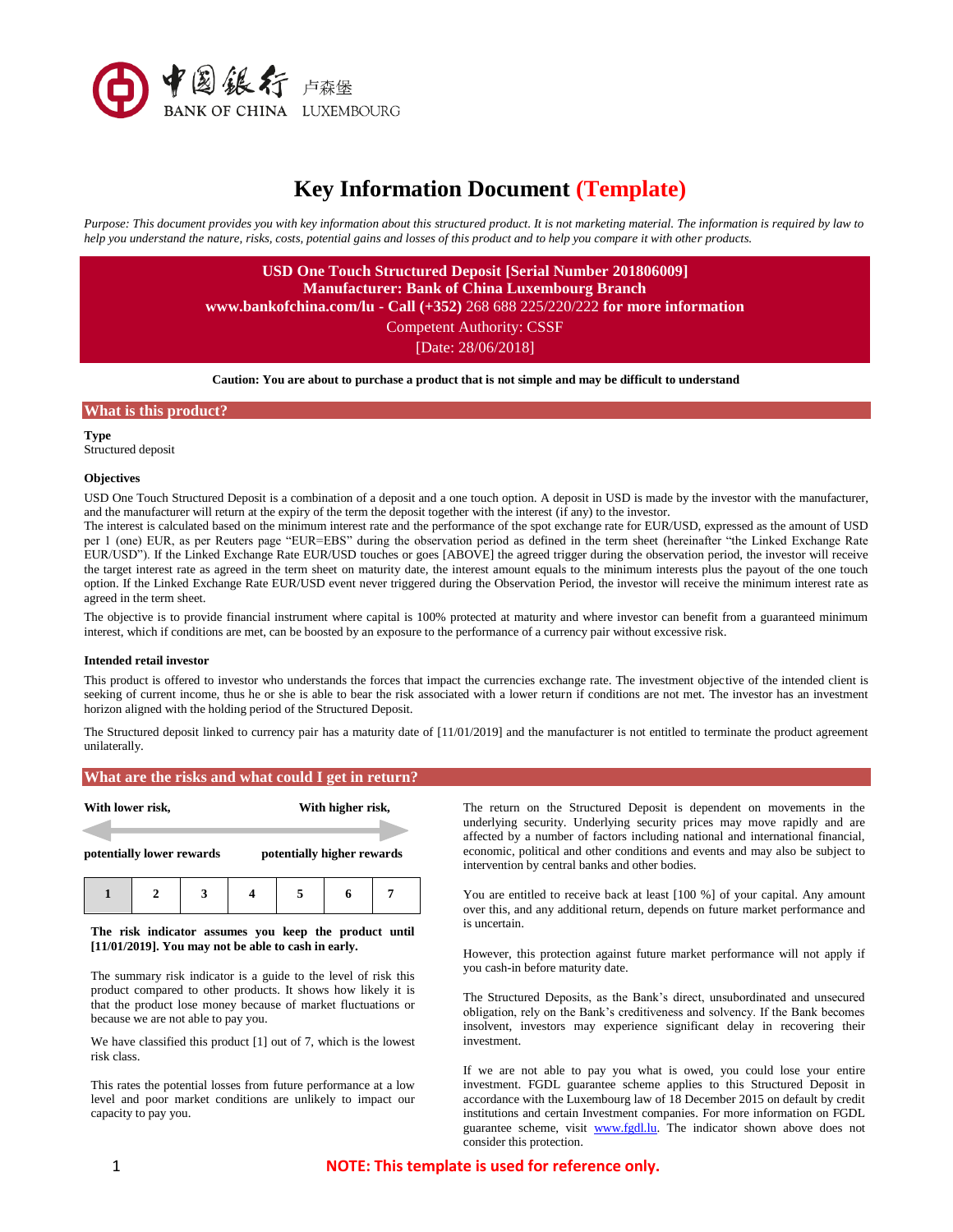

# **Performance Scenarios**

|                                     | $[197]$ DAYS                |
|-------------------------------------|-----------------------------|
| What you might get back after costs | 15,223.72 USD               |
| Product's lifespan return           | Guaranteed rate: 2.60% p.a. |
| What you might get back after costs | 15,223.72 USD               |
| Product's lifespan return           | Guaranteed rate: 2.60% p.a. |
| What you might get back after costs | 15.223.72 USD               |
| Product's lifespan return           | Guaranteed rate: 2.60% p.a. |
| What you might get back after costs | 18.151.36 USD               |
| Product's lifespan return           | Targeted rate: 3.10% p.a.   |
|                                     |                             |

[Note: all figures in the tables are for illustration purposes only.]

This table shows the money you could get back over the next [197] days, under different scenarios.

The scenarios shown illustrate how your investment could perform. You can compare them with the scenarios of other products.

The scenarios presented are an estimate of future performance based on evidence from the past, and are not an exact indicator. What you get will vary depending on how the market performs and how long you keep the product.

The stress scenario shows what you might get back in extreme market circumstances, and it does not take into account the situation where we are not able to pay you.

The Structured Deposit is generally designed to be held to maturity. Early termination of the Structured Deposit prior to maturity is not allowed without the Bank's prior written consent. This means it is difficult to estimate how much you would get back if you cash in before [11/01/2019]. You will either be unable to cash in early or you will have to pay high costs or make a large loss if you do so.

The figures shown include all the costs of the product itself, but may not include all the costs that you pay to your advisor or distributor. The figures do not take into account your personal tax situation, which may also affect how much you get back.

# **What happens if the manufacturer is unable to pay out?**

In the case of the manufacturer is unable to pay out to its clients, the client of this product does not have any guaranty under the investment and he or she would not receive back the deposit made with the manufacturer and the interest neither. FGDL guarantee scheme applies to this Structured Deposit in accordance with the Luxembourg law of 18 December 2015 on default by credit institutions and certain Investment companies. For more information on FGDL guarantee scheme, visit www.fgdl.lu

## **What are the costs?**

The Reduction in Yield (RIY) shows what impact the total costs you pay will have on the investment return you might get. The total costs take into account one-off, ongoing and incidental costs.

If the person selling you or advising you about this product is independent from Bank of China Luxembourg Branch, additional costs may be charged. If so, this person will provide you with information about these costs, and show you the impact that all costs will have on your investment over time.

## **Costs over time**

| Investment [Currency – Amount: USD 1,070,000.00] | If you cash in after [197] days |
|--------------------------------------------------|---------------------------------|
| <b>Total costs</b>                               |                                 |
| <b>Impact on return (RIY)</b>                    | 0%                              |

# **Composition of costs**

The table below shows:

• The impact each year of the different types of costs on the investment return you might get at the end of the recommended holding period

• What the different cost categories mean.

| One-off costs   | Entry costs                          | 0%  | The impact of the costs already included in the<br>price.<br>This includes the costs of distribution of your<br>product. |  |
|-----------------|--------------------------------------|-----|--------------------------------------------------------------------------------------------------------------------------|--|
|                 | Exit costs                           | 0%  | The impact of the costs of existing your investment when it matures.                                                     |  |
|                 | Portfolio transaction costs per year | 0%  | The impact of the costs of us buying and selling underlying<br>investments for the product.                              |  |
| Recurring costs | Insurance costs                      | N/A | The impact of the amount you are paying to buy insurance protection.                                                     |  |
|                 | Other ongoing costs                  | N/A | The impact of the costs that we take each year for managing your                                                         |  |